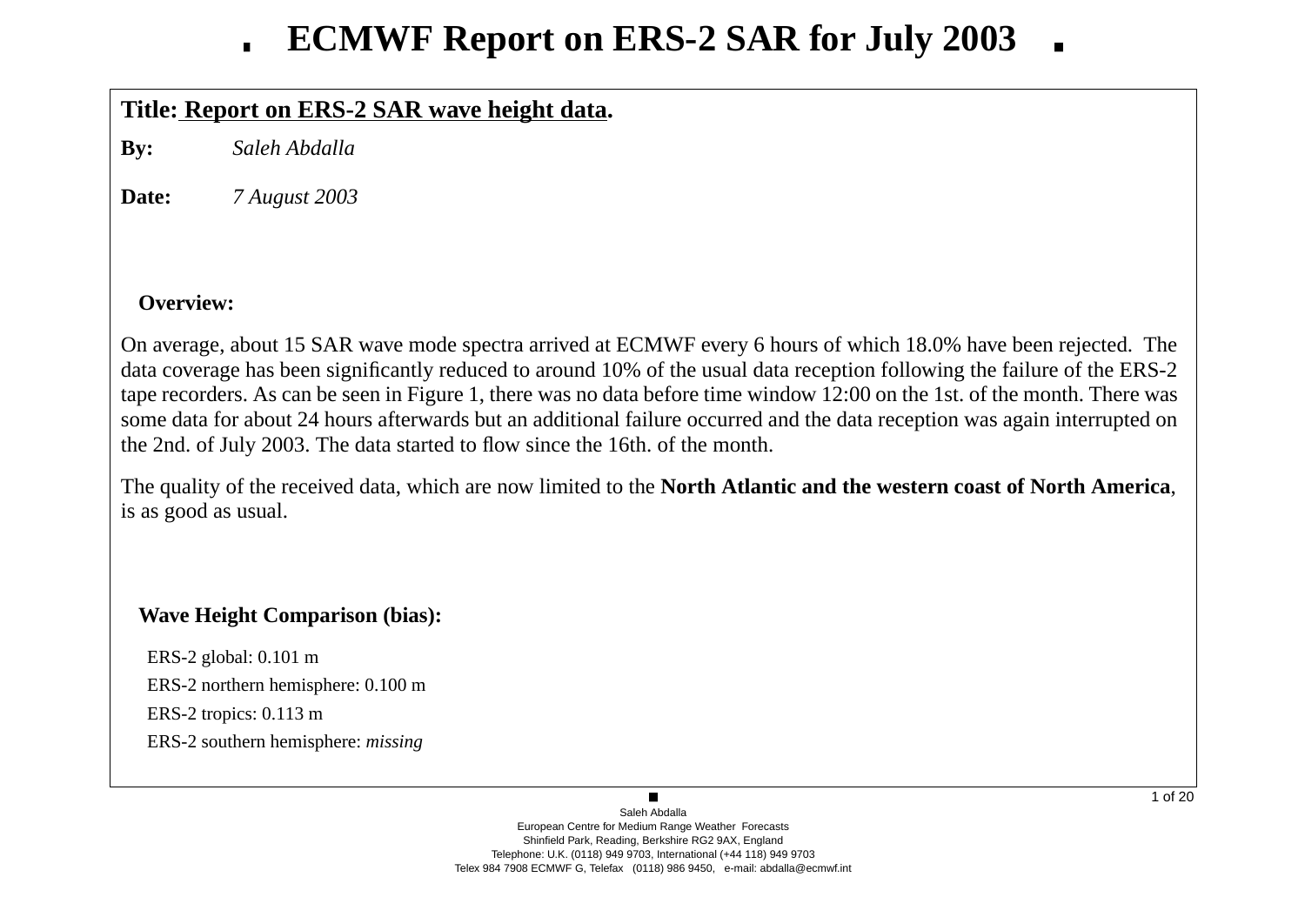## **Remarks:**

- **•** The SAR worked normally this month.
- **•** According to ESA (EOHelp message of 4 July 2003), the recording capabilities of ERS-2 are declared permanently una vailable following the failure of the ERS-2 tape recorder on 22 June 2003. The ERS-2 tape recorders were used to record the ERS-2 Low Rate mission globally for a period of 8 years of continuous acquisition. The global coverage is, therefore, discontinued. The ERS-2 Low Rate mission will be continued within the visibility of ESA ground stations o ver Europe, North Atlantic, the Arctic and western North America. ESA has the intention to extend the co verage of the Real Time Low Rate acquisition o ver the North Atlantic in the near future.

# **Definitions:**

Four new integrated parameters are used to compare the SAR and the model spectra. These parameters are:

1. The mean w a ve period based on the '-1*th.*' moment ( *<sup>m</sup>*-1) defined as:

$$
T_{-1} = m_{-1} / m_0
$$

where  $m_0$  and  $m_{-1}$  are the zeroth and the '-1*th*.' moments of the wave spectrum with the *n-th*. moment, in general, is defined as:

$$
m_n = \int d\theta \int df \cdot f^n \cdot F(f, \theta)
$$

 $\blacksquare$ Saleh AbdallaEuropean Centre for Medium Range Weather Forecasts Shinfield Park, Reading, Berkshire RG2 9AX, England Telephone: U.K. (0118) 949 9703, International (+44 118) 949 9703 Telex 984 7908 ECMWF G, Telefax (0118) 986 9450, e-mail: abdalla@ecmwf.int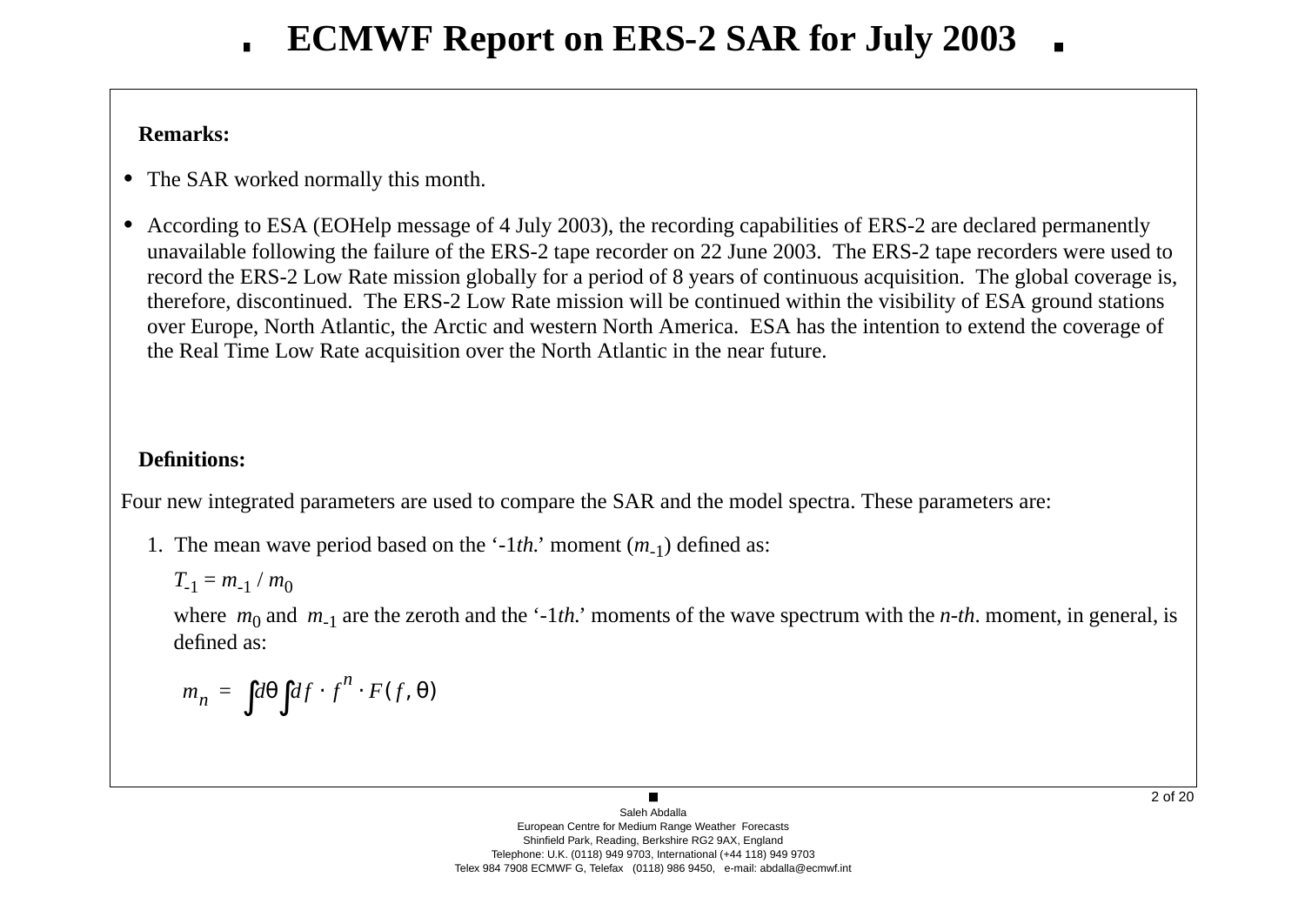# **ECMWF Report on ERS-2 SAR for July 2003**

*F* is the wave spectrum in frequency, *f*, - direction space. The comparison between ECMWF model and SAR mean wave periods for the whole month is given in Figure 7.

2. The w a ve directional spread defined as:

$$
\sigma = \sqrt{2[1 - r_1(f)]}
$$
  
\n
$$
r_1(f) = \int df \int d\theta \cdot F(f, \theta) \cdot \cos[\theta - \varphi(f)]
$$
  
\n
$$
\varphi(f) = \operatorname{atan} \left\{ [\int d\theta \cdot F(f, \theta) \cdot \sin(\theta)] / [\int d\theta \cdot F(f, \theta) \cdot \cos(\theta)] \right\}
$$

The comparison between ECMWF model and SAR wave directional spread values for the whole month is given in Figure 8.

3. The mean w a ve propagation direction defined as:

$$
\varphi = \text{atan}\Bigg\{ [\int df \int d\theta \cdot F(f, \theta) \cdot \sin(\theta)] / [\int df \int d\theta \cdot F(f, \theta) \cdot \cos(\theta)] \Bigg\}
$$

The comparison between ECMWF model and SAR mean wave propagation directions for the whole month is given in Figure 9.

4. The spectral peakedness parameter of Goda ( *Q* <sup>p</sup>) defined as:

$$
Q_p = 2m_0^{-2} \int d\theta \int df \cdot f \cdot F^2(f, \theta)
$$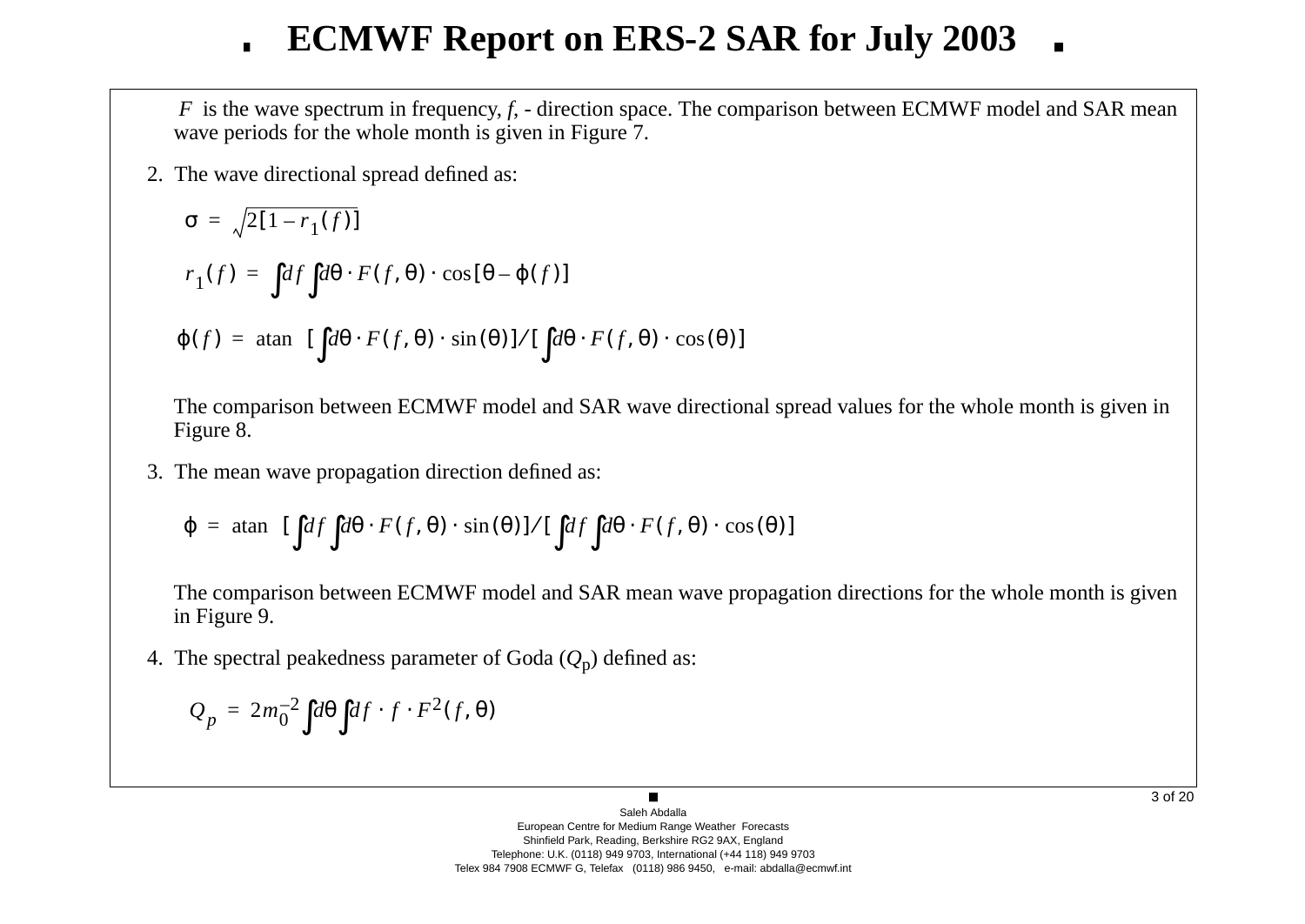# **ECMWF Report on ERS-2 SAR for July 2003**

The comparison between ECMWF model and SAR spectral peakedness (or roughly, spectral narrowness) values for the whole month is gi ven in Figure 10.

## **Figure captions:**

Figure 1: Time series of data reception for ERS-2 Altimeter data for July 2003.

Figure 2: Comparison of ECMWF wave height results with ERS-2 SAR wave height data for July 2003 (global).

Figure 3: Comparison of ECMWF wave height results with ERS-2 SAR wave height data for July 2003 (northern hemisphere)

Figure 4: Comparison of ECMWF wave height results with ERS-2 SAR wave height data for July 2003 (tropics)

Figure 5: Comparison of ECMWF wave height results with ERS-2 SAR wave height data for July 2003 (southern hemisphere)

Figure 6: ERS-2 SAR wave heights: Timeseries of bias (ERS-2 - model) and scatter index (SI).

Figure 7: Comparison of ECMWF mean wave periods with ERS-2 SAR mean wave periods for July 2003 (global).

Figure 8: Comparison of ECMWF wave directional spread with that of ERS-2 SAR for July 2003 (global).

Figure 9: Comparison of ECMWF mean wave directions with those of ERS-2 SAR for July 2003 (global).

Figure 10: Comparison of ECMWF wave peakedness factor with that of ERS-2 SAR for July 2003 (global).

Figure 11: ERS-2 SAR wave heights: Timeseries of daily bias (ERS-2 - model) for the past year.

Figure 12: ERS-2 SAR wave heights: Timeseries of daily root mean square difference (RMSE) for the past year.

Figure 13: Comparison between SAR and ECMWF "2-second wave-period interval equivalent wave heights" for July 2003 (global).

Figure 14: Comparison between SAR and ECMWF "2-second wave-period interval equivalent wave heights" for July 2003 (n. hem.).

Figure 15: Comparison between SAR and ECMWF "2-second wave-period interval equivalent wave heights" for July 2003 (tropics).

Figure 14: Comparison between SAR and ECMWF "2-second wave-period interval equivalent wave heights" for July 2003 (s. hem.).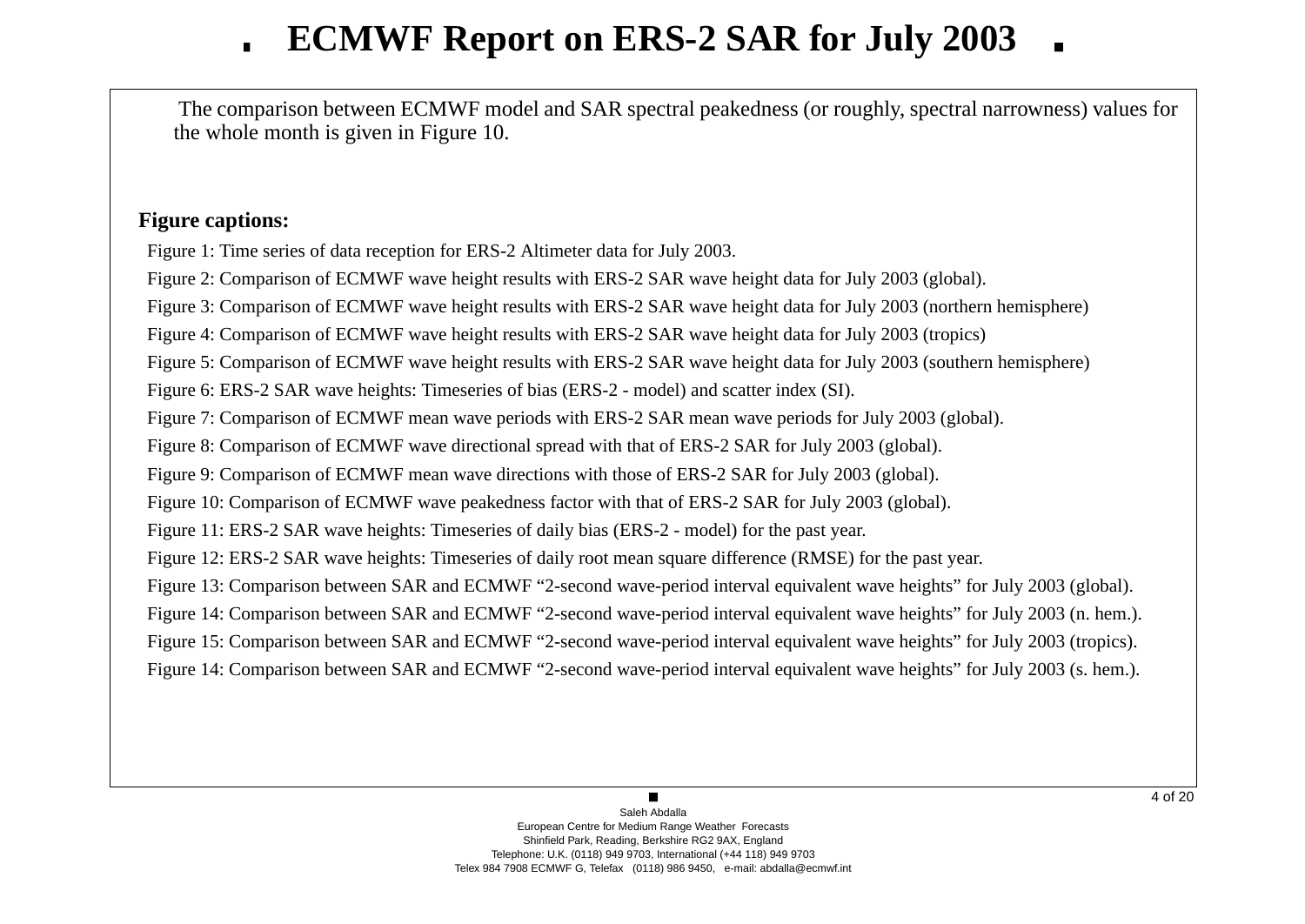

Shinfield Park, Reading, Berkshire RG2 9AX, England Telephone: U.K. (0118) 949 9703, International (+44 118) 949 9703 Telex 984 7908 ECMWF G, Telefax (0118) 986 9450, e-mail: abdalla@ecmwf.int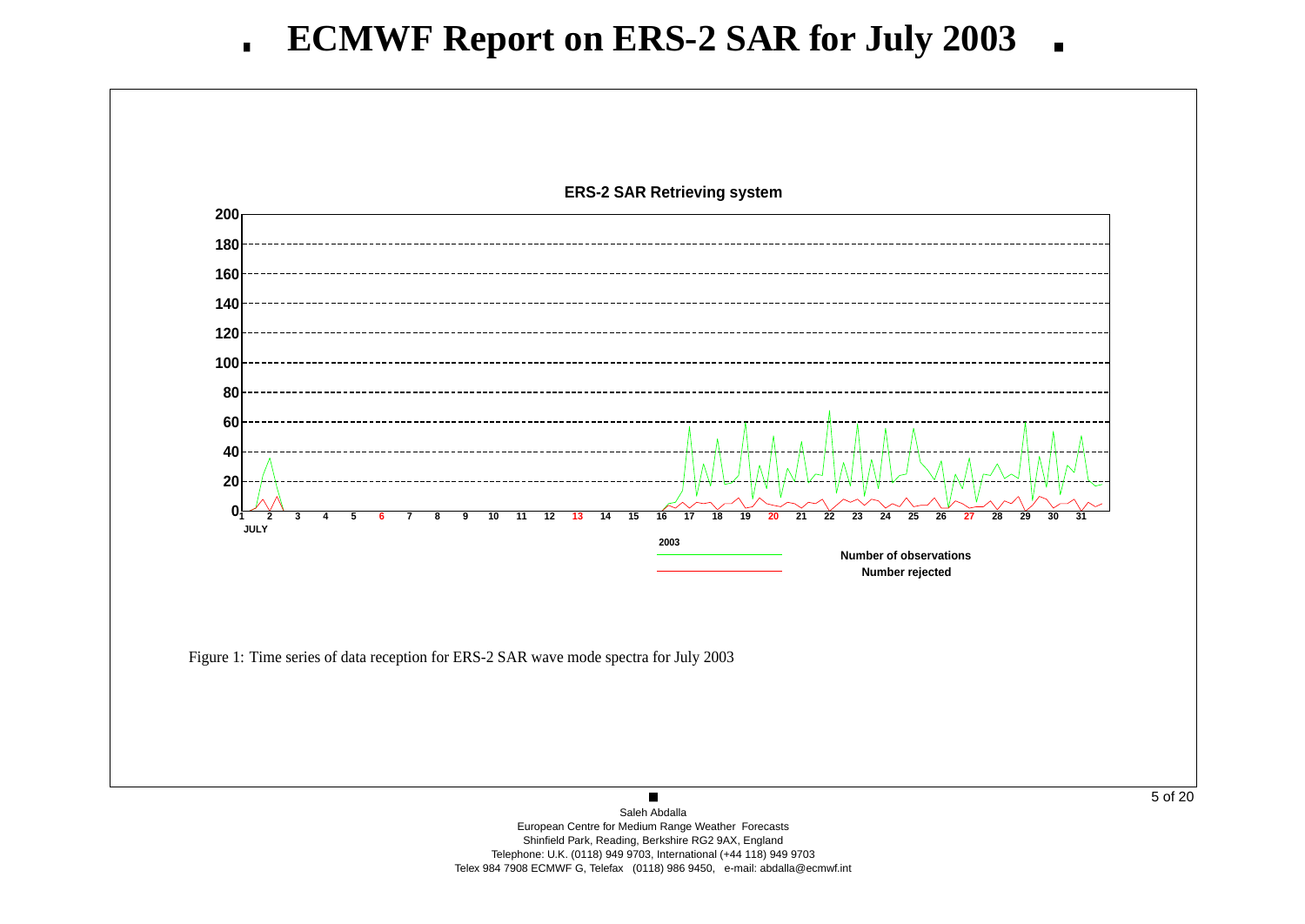

6 of 20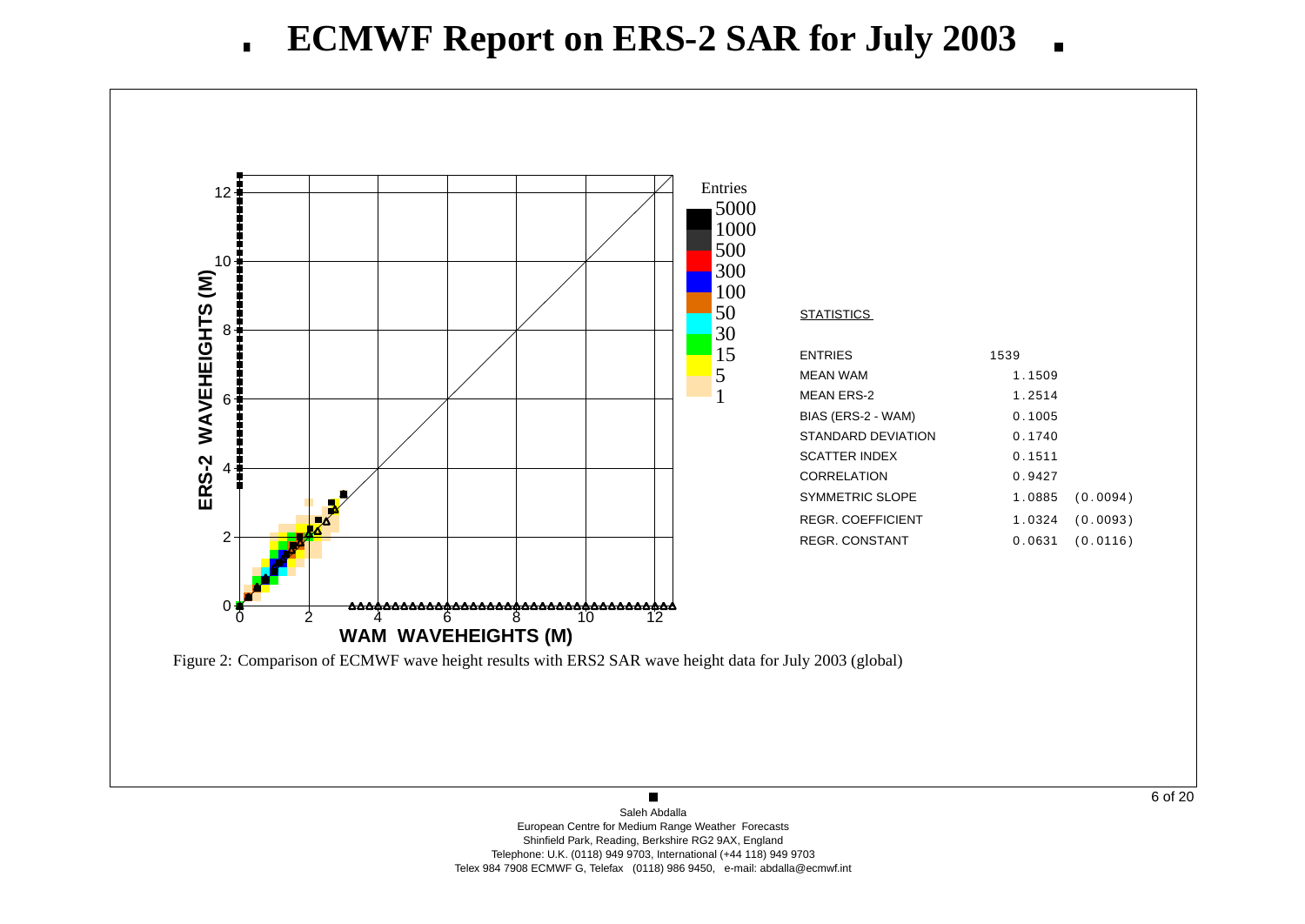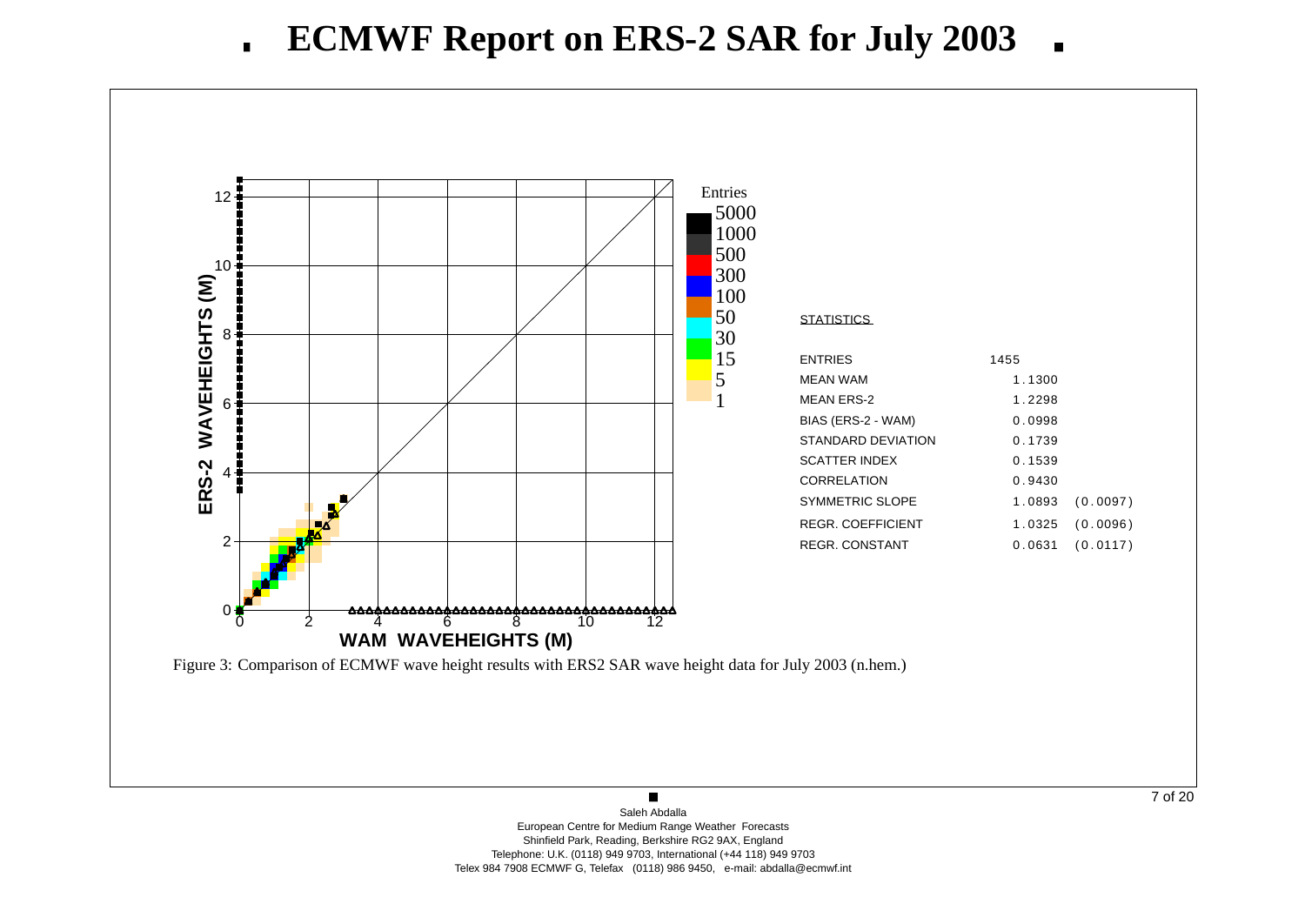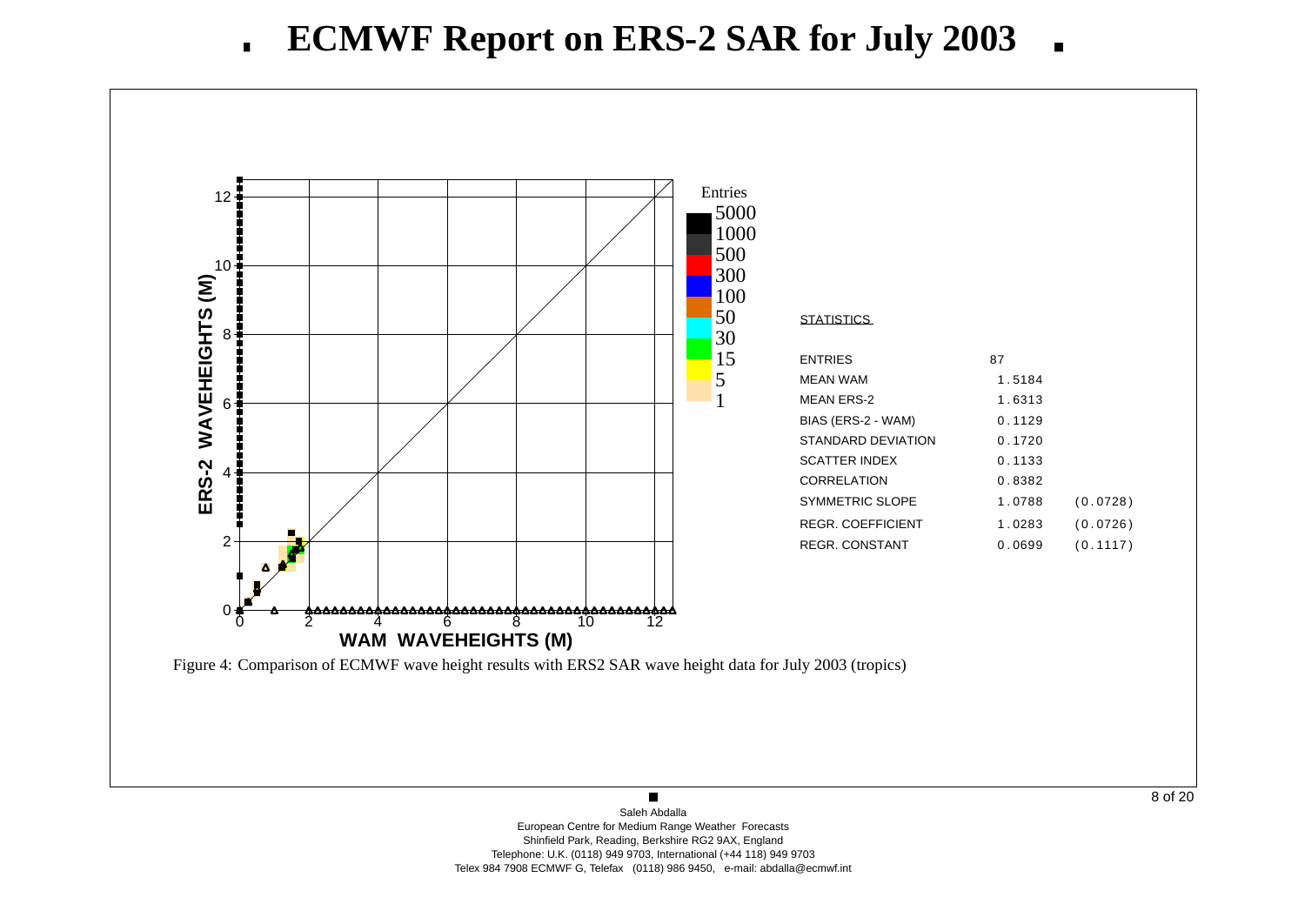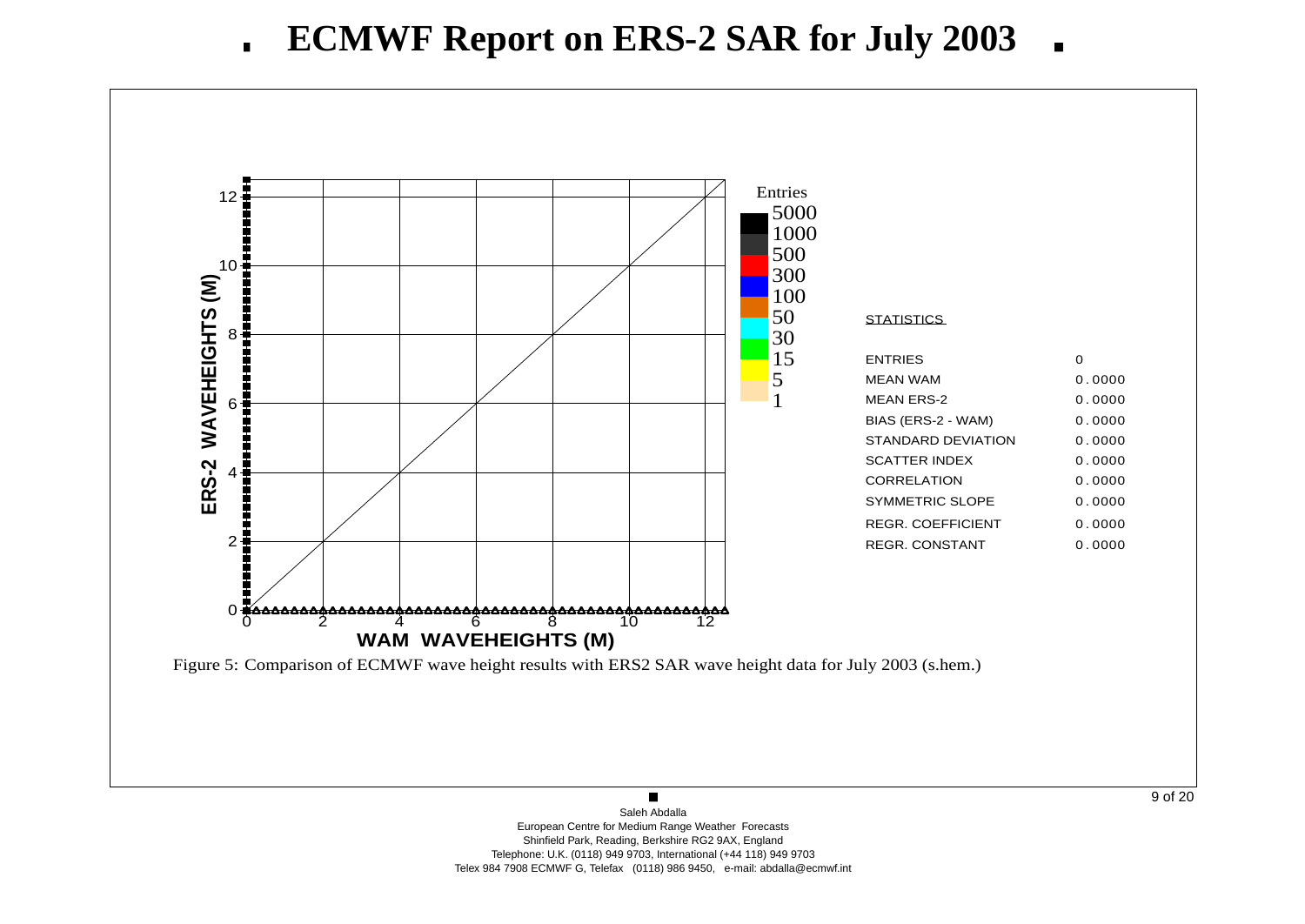**ECMWF Report on ERS-2 SAR for July 2003**  $\blacksquare$ 



Shinfield Park, Reading, Berkshire RG2 9AX, England Telephone: U.K. (0118) 949 9703, International (+44 118) 949 9703 Telex 984 7908 ECMWF G, Telefax (0118) 986 9450, e-mail: abdalla@ecmwf.int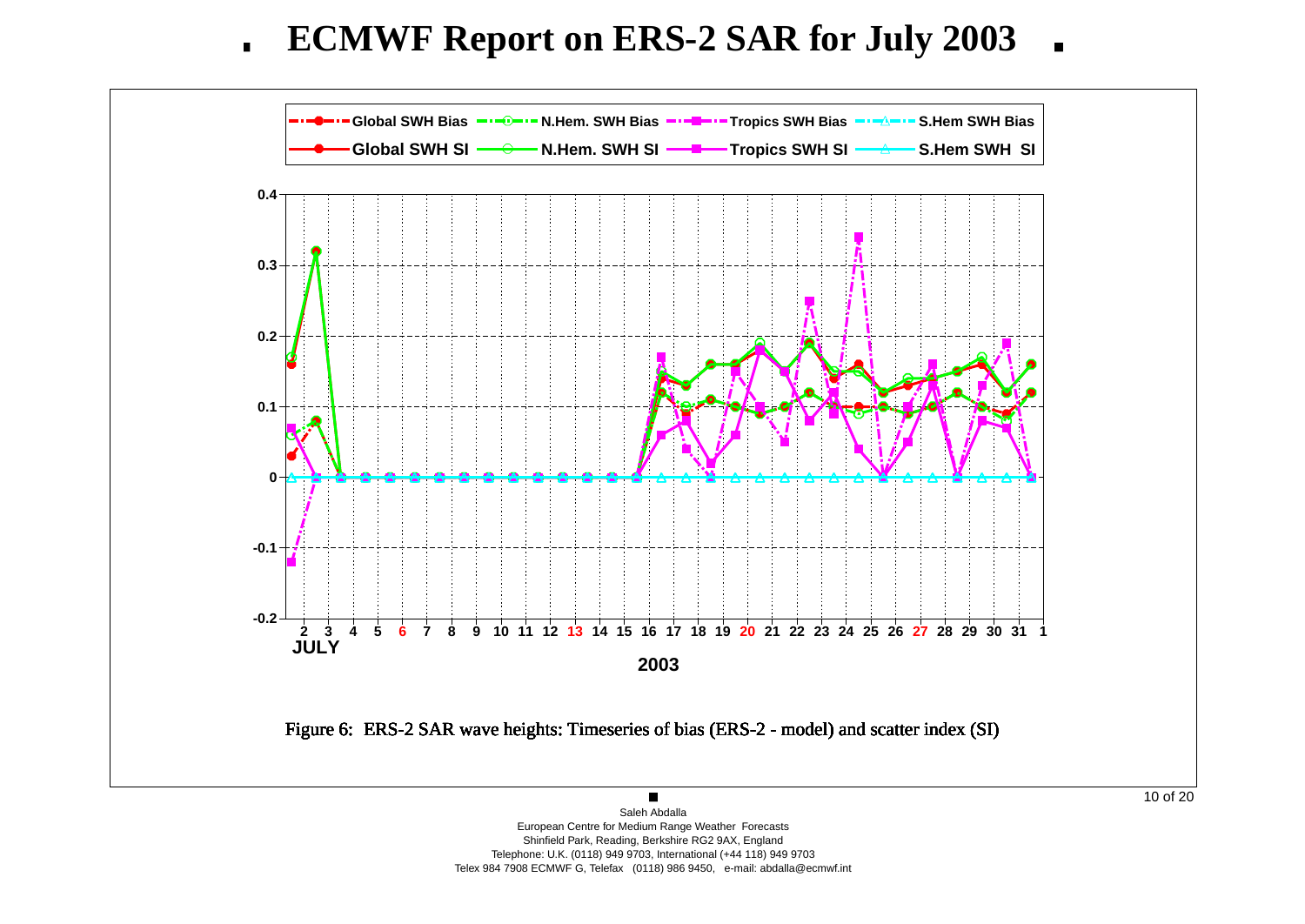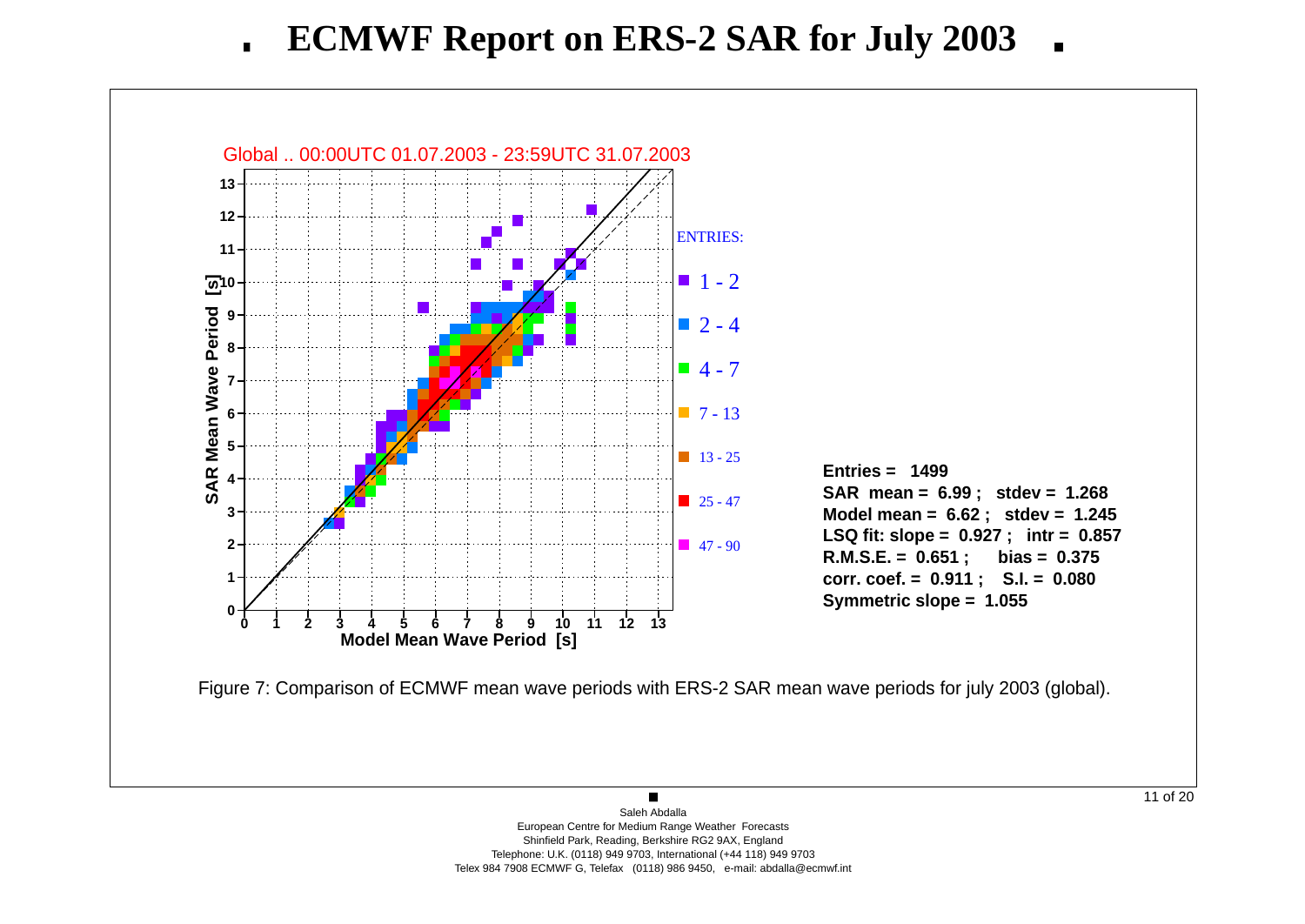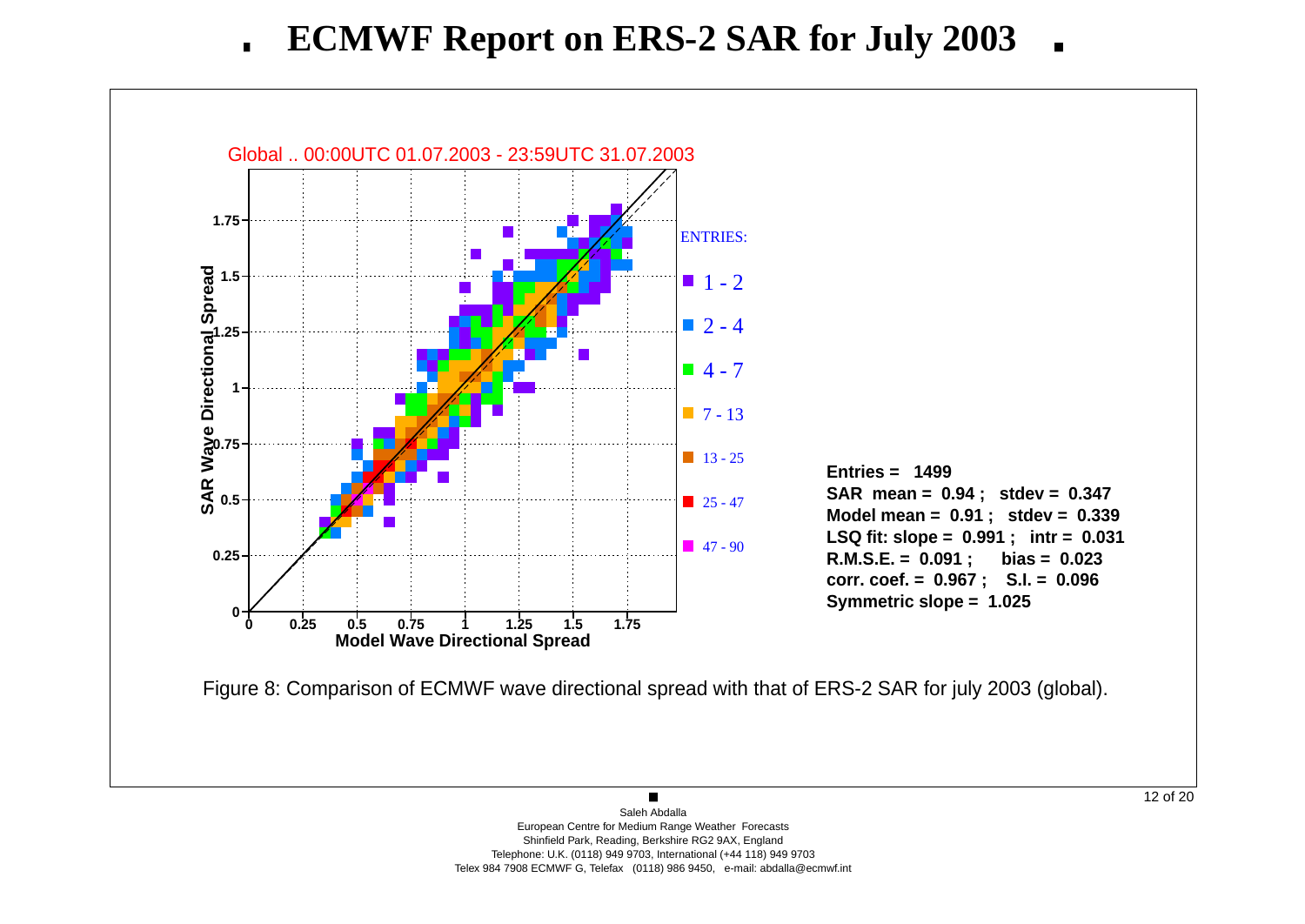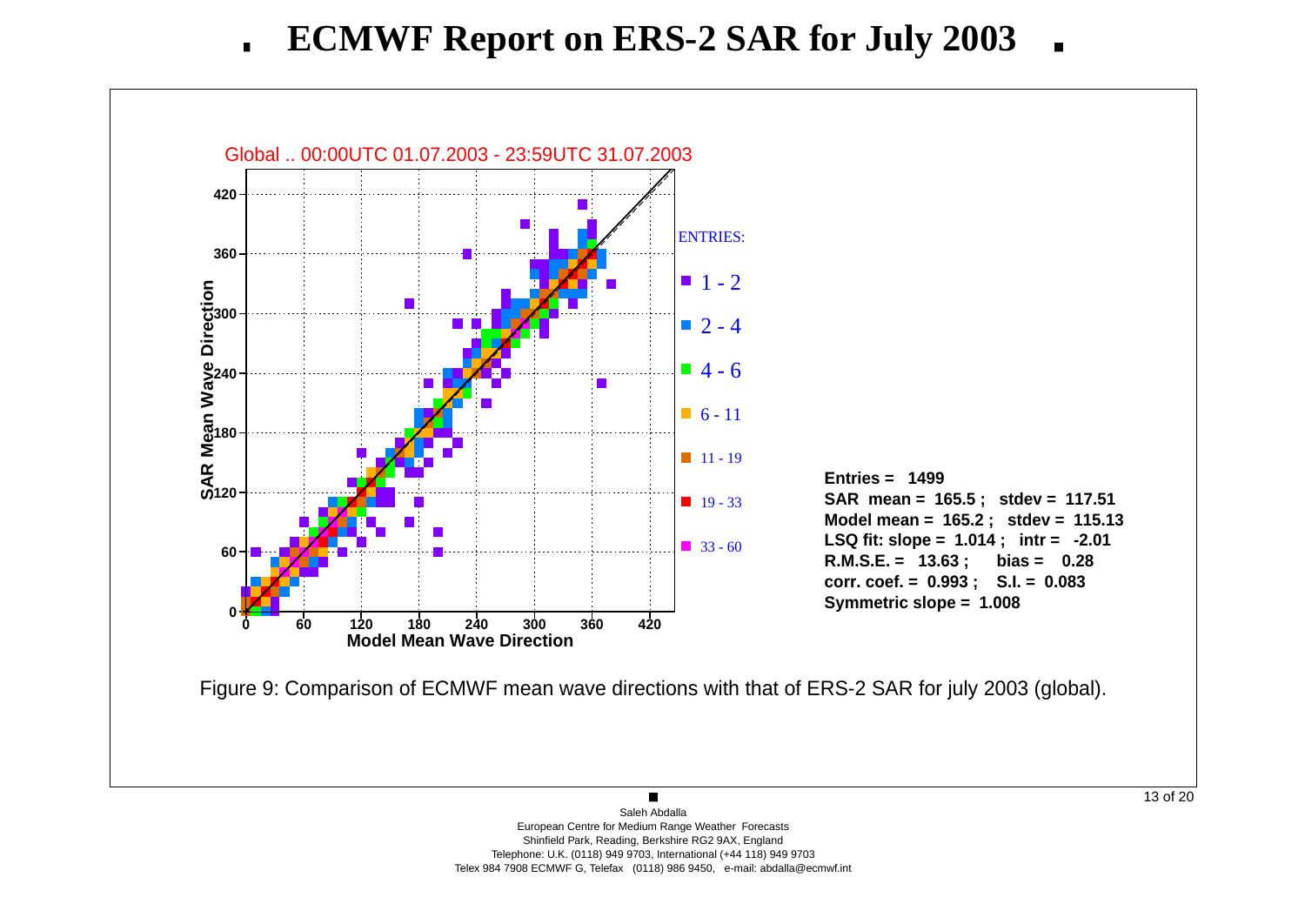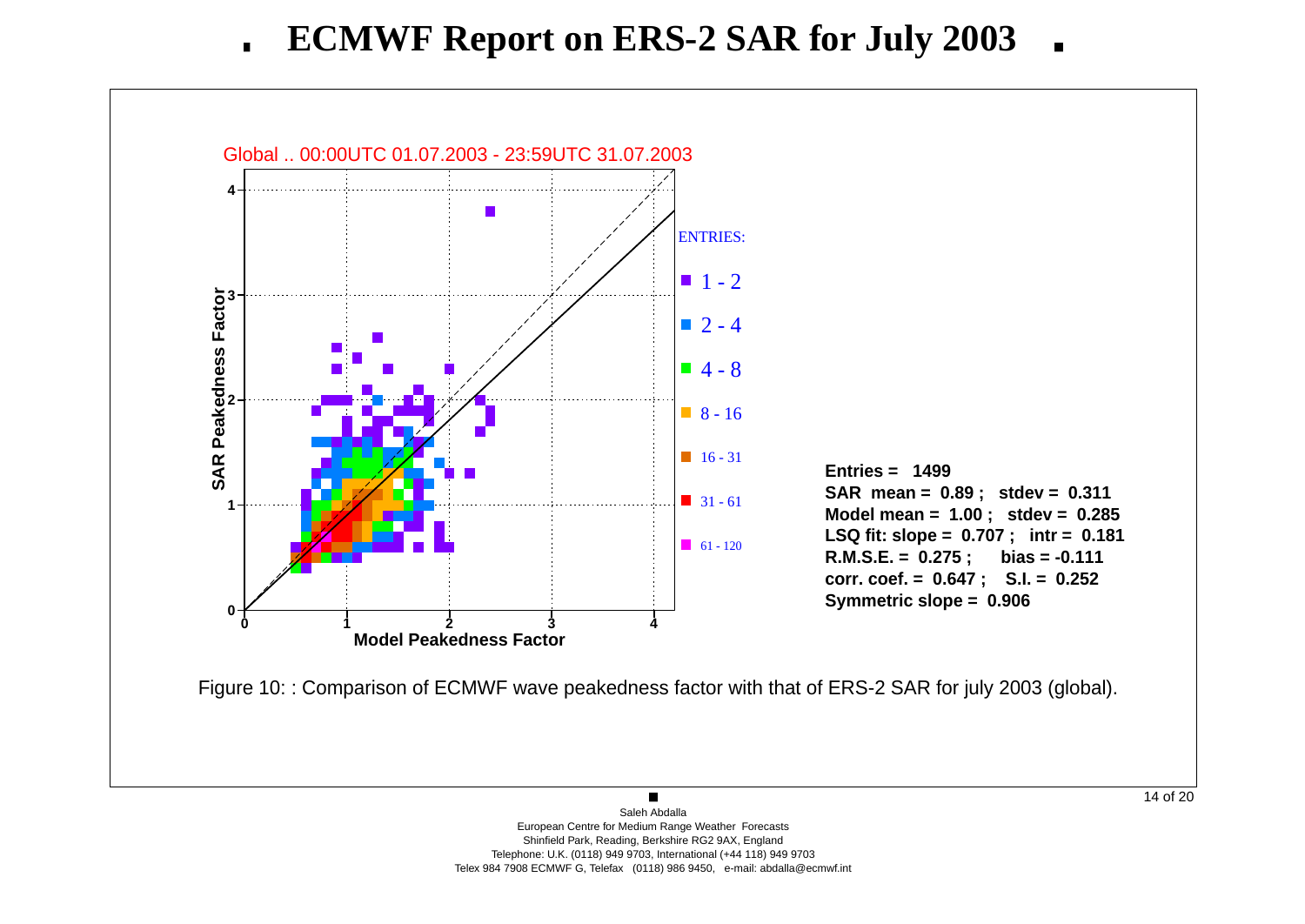

European Centre for Medium Range Weather Forecasts Shinfield Park, Reading, Berkshire RG2 9AX, England Telephone: U.K. (0118) 949 9703, International (+44 118) 949 9703 Telex 984 7908 ECMWF G, Telefax (0118) 986 9450, e-mail: abdalla@ecmwf.int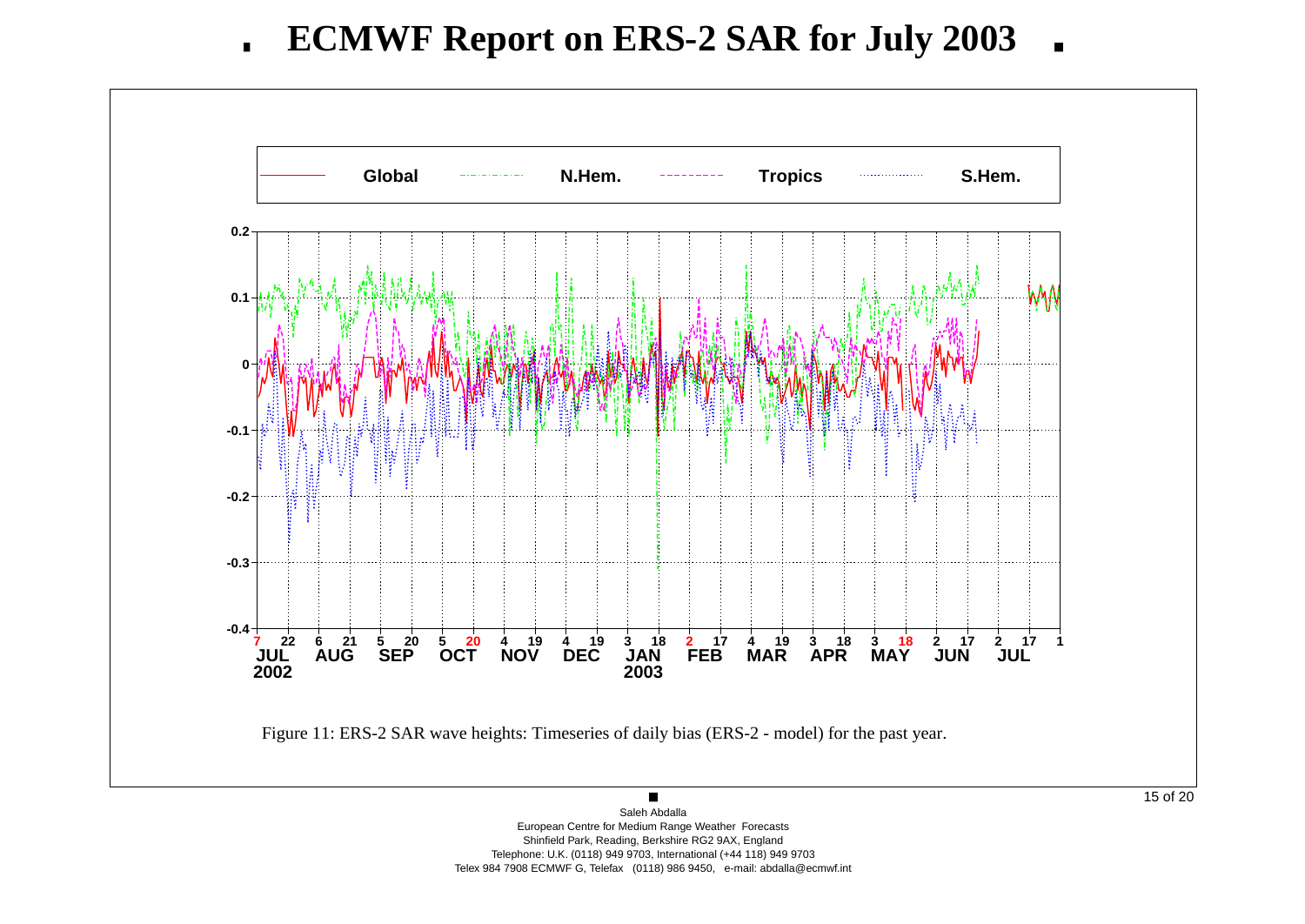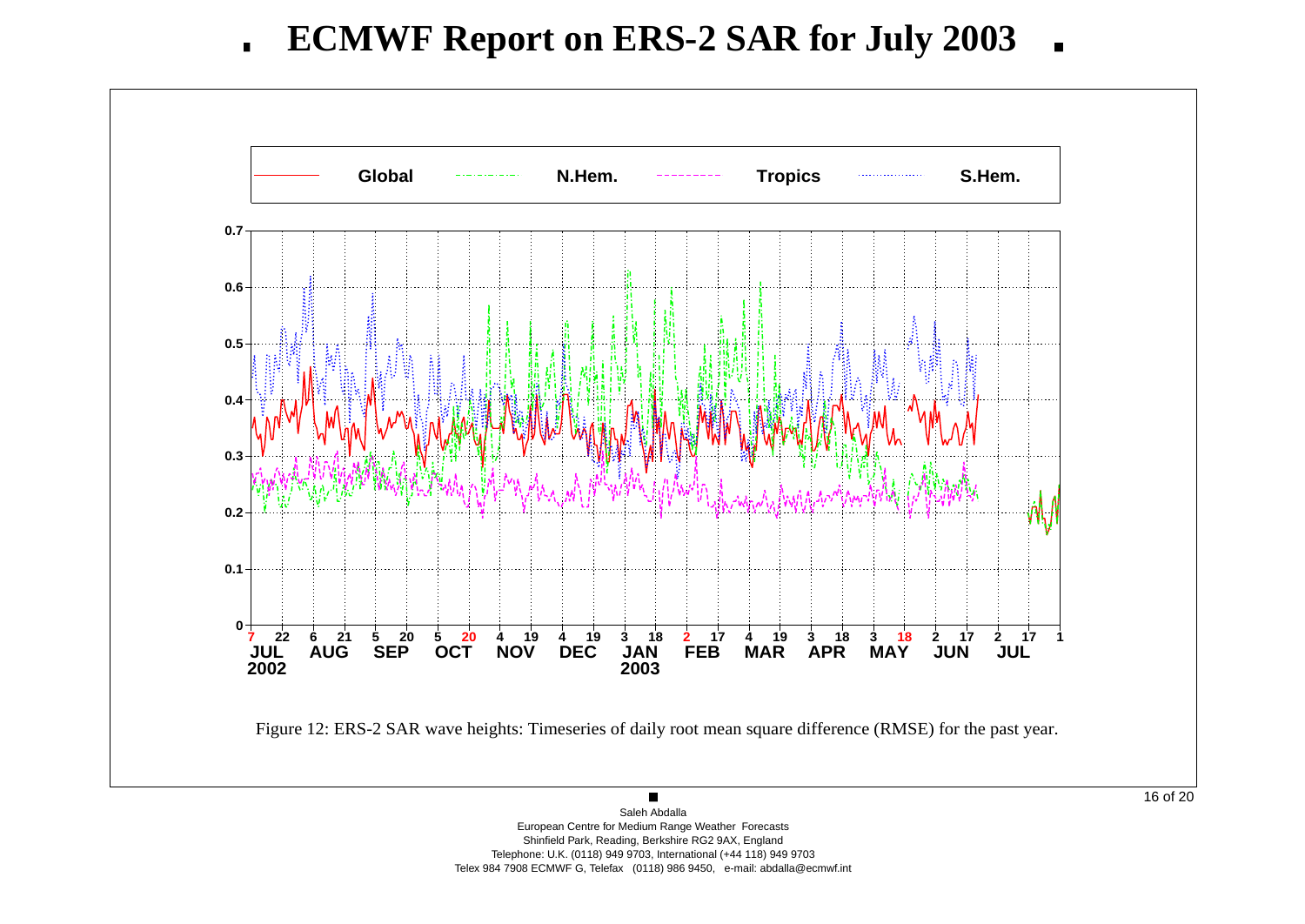**ECMWF Report on ERS-2 SAR for July 2003**  $\blacksquare$ 

![](_page_16_Figure_1.jpeg)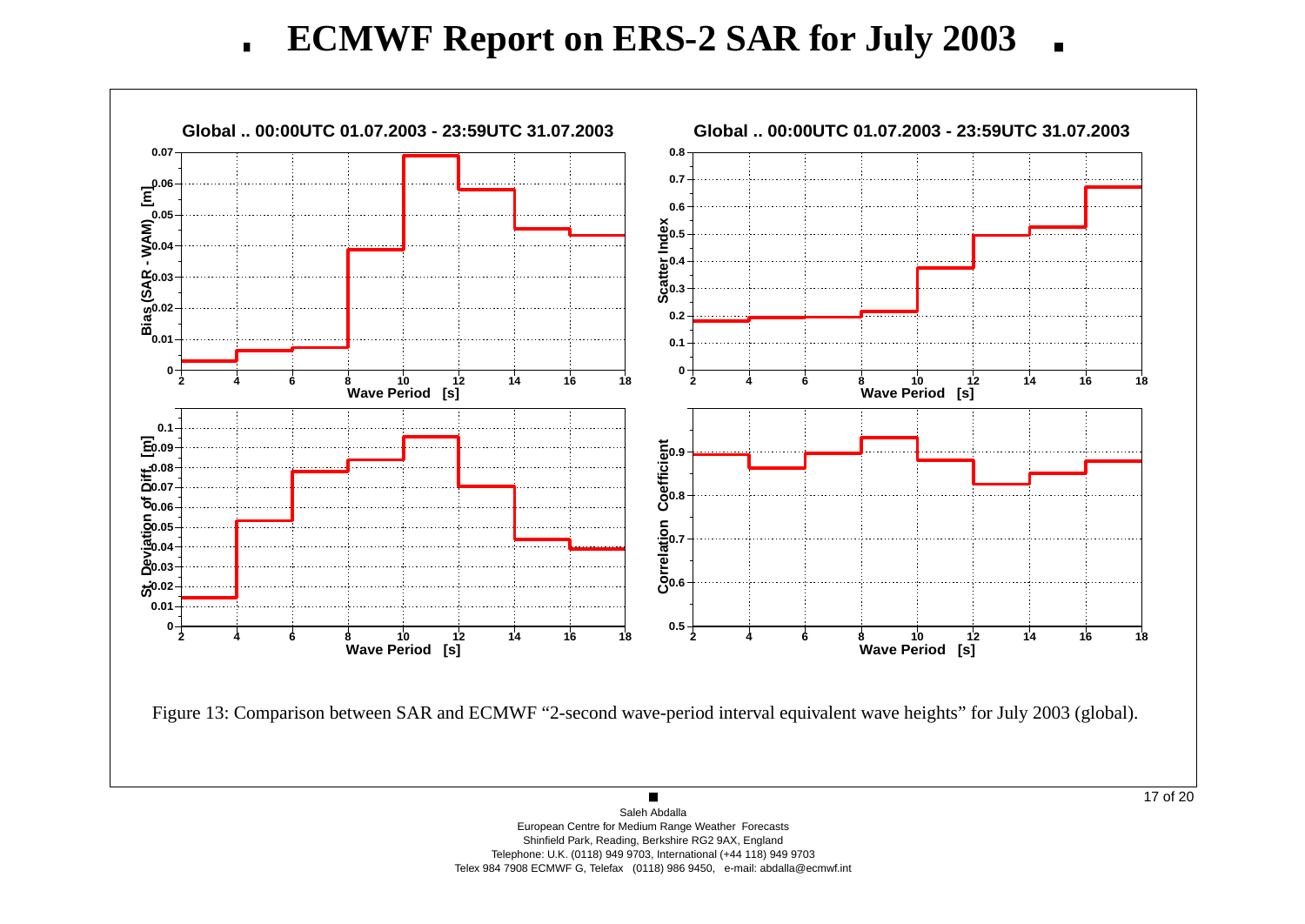**ECMWF Report on ERS-2 SAR for July 2003**  $\blacksquare$ 

![](_page_17_Figure_1.jpeg)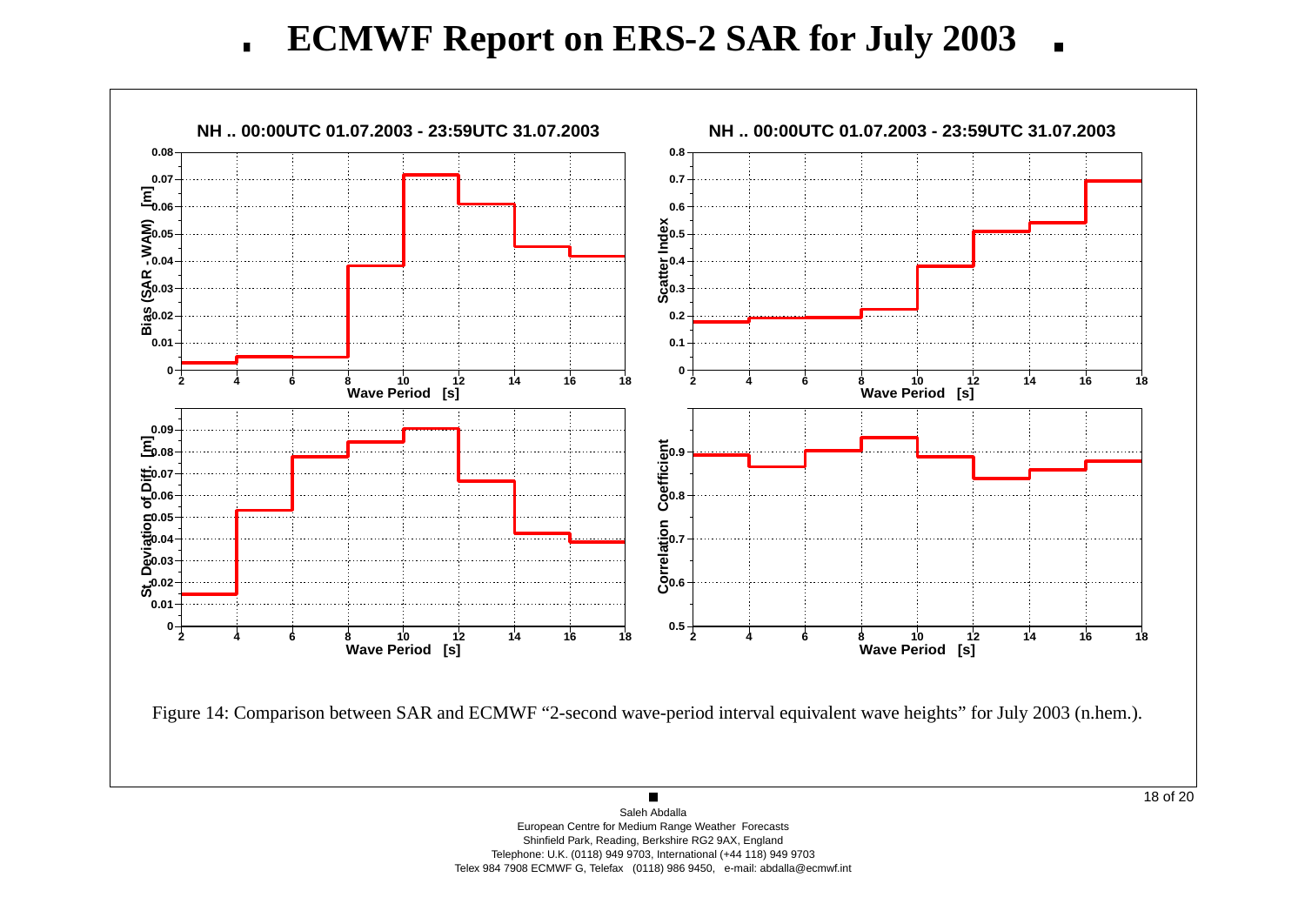**ECMWF Report on ERS-2 SAR for July 2003**  $\blacksquare$ 

![](_page_18_Figure_1.jpeg)

Saleh AbdallaEuropean Centre for Medium Range Weather Forecasts Shinfield Park, Reading, Berkshire RG2 9AX, England Telephone: U.K. (0118) 949 9703, International (+44 118) 949 9703 Telex 984 7908 ECMWF G, Telefax (0118) 986 9450, e-mail: abdalla@ecmwf.int